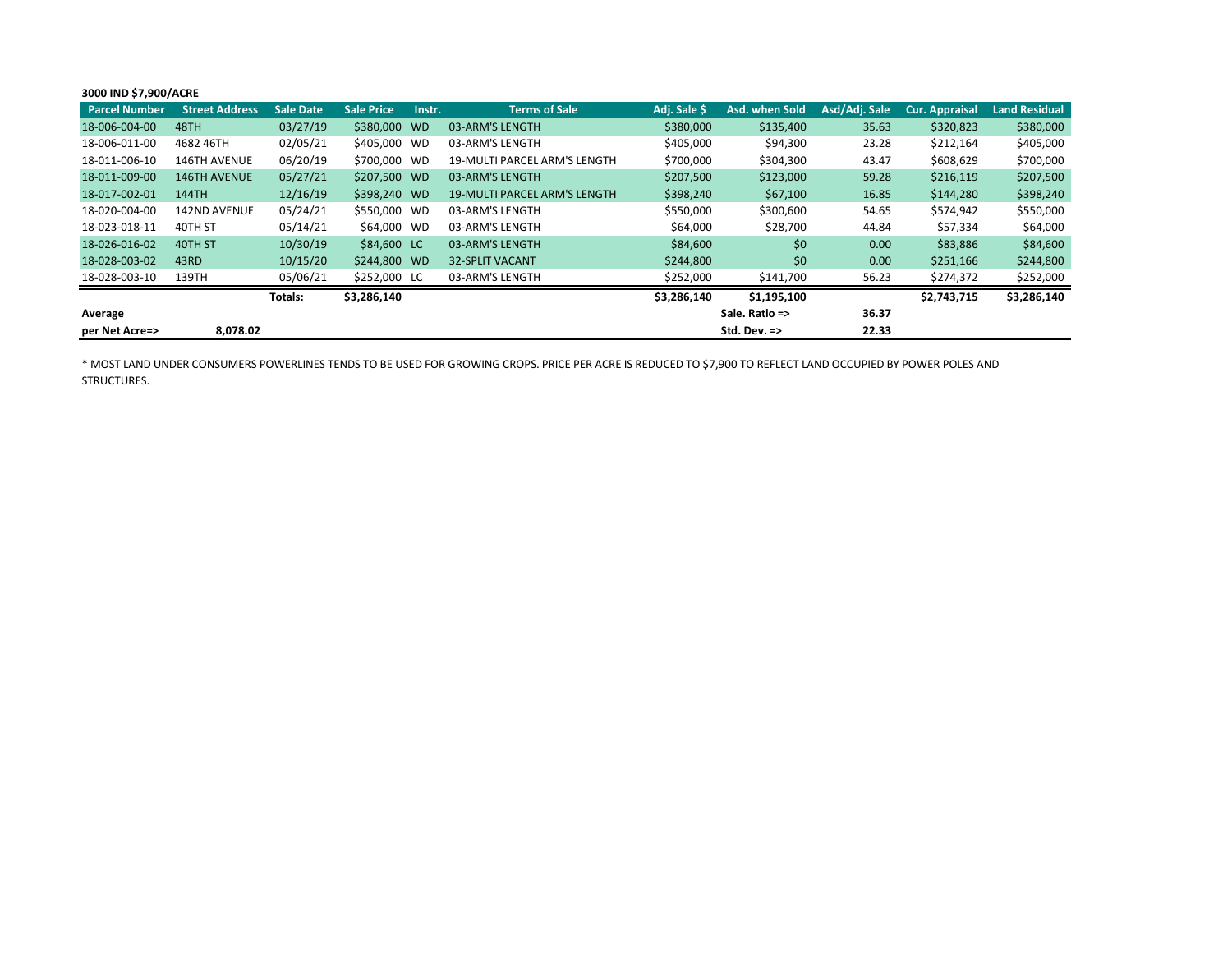| <b>Est. Land Value</b> | <b>Effec. Front</b> | <b>Depth</b>     | <b>Net Acres</b> | <b>Total Acres</b> | <b>Dollars/FF</b> | <b>Dollars/Acre</b> | Dollars/SqFt | <b>Actual Front</b> | <b>ECF Area</b> Liber/Page | <b>Other Parcels in Sale</b> | <b>Land Table</b>       |
|------------------------|---------------------|------------------|------------------|--------------------|-------------------|---------------------|--------------|---------------------|----------------------------|------------------------------|-------------------------|
| \$320,823              | 0.0                 | 0.0 <sub>1</sub> | 48.00            | 48.00              | #DIV/0!           | \$7,917             | \$0.18       | 0.00                | 100 4332/954               |                              | <b>1000 AGRICULTURE</b> |
| \$212,164              | 0.0                 | 0.0              | 29.67            | 29.67              | #DIV/0!           | \$13,650            | \$0.31       | 0.00                | 100 4580/406               |                              | <b>1000 AGRICULTURE</b> |
| \$608,629              | 0.0                 | 0.0              | 87.30            | 54.28              | #DIV/0!           | \$8,018             | \$0.18       | 0.00                | 100 4355/919               | 18-002-013-10                | 1000 AGRICULTURE        |
| \$216,119              | 0.0                 | 0.0              | 30.00            | 30.00              | $\#$ DIV/0!       | \$6,917             | \$0.16       | 0.00                | 100 4626/667               |                              | <b>1000 AGRICULTURE</b> |
| \$144,280              | 0.0                 | 0.0              | 49.32            | 49.32              | #DIV/0!           | \$8,075             | \$0.19       | 0.00                | 100 4415/338               | 18-017-003-00                | <b>1000 AGRICULTURE</b> |
| \$574,942              | 0.0                 | 0.0              | 74.47            | 74.47              | #DIV/0!           | \$7,386             | \$0.17       | 0.00                | 100 4628/466               |                              | 1000 AGRICULTURE        |
| \$57,334               | 0.0                 | 0.0              | 7.94             | 7.94               | #DIV/0!           | \$8,060             | \$0.19       | 0.00                | 400 4620/756               |                              | 1000 AGRICULTURE        |
| \$83,886               | 0.0                 | 0.0              | 11.28            | 11.28              | $\#$ DIV/0!       | \$7,500             | \$0.17       | 0.00                | 100 4427/843               |                              | <b>1000 AGRICULTURE</b> |
| \$251,166              | 0.0                 | 0.0              | 33.89            | 33.89              | $\#$ DIV/0!       | \$7,223             | \$0.17       | 0.00                | 100 4523/557               |                              | <b>1000 AGRICULTURE</b> |
| \$274,372              | 0.0                 | 0.0              | 34.93            | 34.93              | #DIV/0!           | \$7,214             | \$0.17       | 0.00                | 100 4617/277               |                              | <b>1000 AGRICULTURE</b> |
| \$2,743,715            | 0.0                 |                  | 406.80           | 373.78             |                   |                     |              |                     |                            |                              |                         |
| Average                |                     | Average          |                  |                    |                   | Average             |              |                     |                            |                              |                         |
| per FF=>               | #DIV/0!             |                  | per Net Acre=>   | 8,078.02           |                   | per SqFt=>          | \$0.19       |                     |                            |                              |                         |